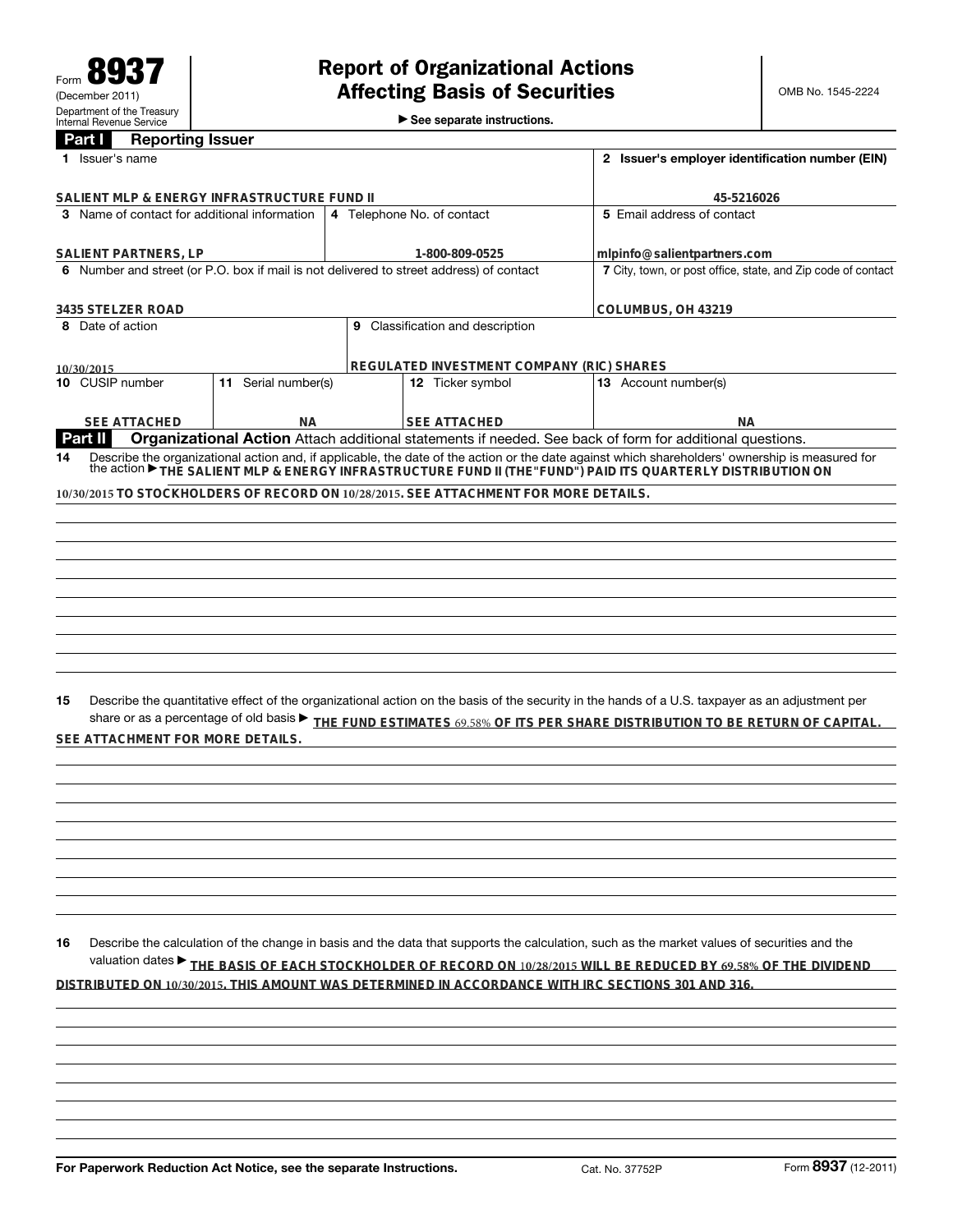## **Part II Organizational Action** (continued)

17 List the applicable Internal Revenue Code section(s) and subsection(s) upon which the tax treatment is based  $\blacktriangleright$ **IRC SECTIONS 301 AND 316**

18 Can any resulting loss be recognized? > A LOSS WOULD NOT BE RECOGNIZED AS PART OF THIS DISTRIBUTION. THE BASIS OF EACH STOCKHOLDER OF RECORD WOULD NEED TO BE ADJUSTED BY 69.58% OF THE AMOUNT OF THE DISTRIBUTION WHICH WOULD AFFECT **REALIZED GAIN OR LOSS RECOGNIZED ON THE DISPOSITION OF FUND SHARES.**

**19** Provide any other information necessary to implement the adjustment, such as the reportable tax year ▶ THE FINAL AMOUNT SHALL BE **REPORTED TO EACH STOCKHOLDER OF RECORD ON THEIR 2015 IRS FORM 1099-DIV.**

|                            | Under penalties of perjury, I declare that I have examined this return, including accompanying schedules and statements, and to the best of my knowledge and<br>belief, it is true, correct, and complete. Declaration of preparer (other than officer) is based on all information of which preparer has any knowledge. |                                                                                                                                   |                                                           |                                      |  |  |  |
|----------------------------|--------------------------------------------------------------------------------------------------------------------------------------------------------------------------------------------------------------------------------------------------------------------------------------------------------------------------|-----------------------------------------------------------------------------------------------------------------------------------|-----------------------------------------------------------|--------------------------------------|--|--|--|
| <b>Sign</b><br><b>Here</b> | Signature ▶<br>Print your name ► JOHN E. PRICE                                                                                                                                                                                                                                                                           |                                                                                                                                   | Date $\blacktriangleright$<br>Title $\blacktriangleright$ | PRINCIPAL FINANCIAL OFFICER          |  |  |  |
| Paid<br><b>Preparer</b>    | Print/Type preparer's name                                                                                                                                                                                                                                                                                               | Preparer's signature                                                                                                              | Date                                                      | PTIN<br>Check<br>if<br>self-emploved |  |  |  |
| <b>Use Only</b>            | Firm's name<br>$\rightarrow$                                                                                                                                                                                                                                                                                             |                                                                                                                                   |                                                           | Firm's $EIN$ $\blacktriangleright$   |  |  |  |
|                            | Firm's address $\blacktriangleright$                                                                                                                                                                                                                                                                                     | Phone no.                                                                                                                         |                                                           |                                      |  |  |  |
|                            |                                                                                                                                                                                                                                                                                                                          | Send Form 8937 (including accompanying statements) to: Department of the Treasury, Internal Revenue Service, Ogden, UT 84201-0054 |                                                           |                                      |  |  |  |